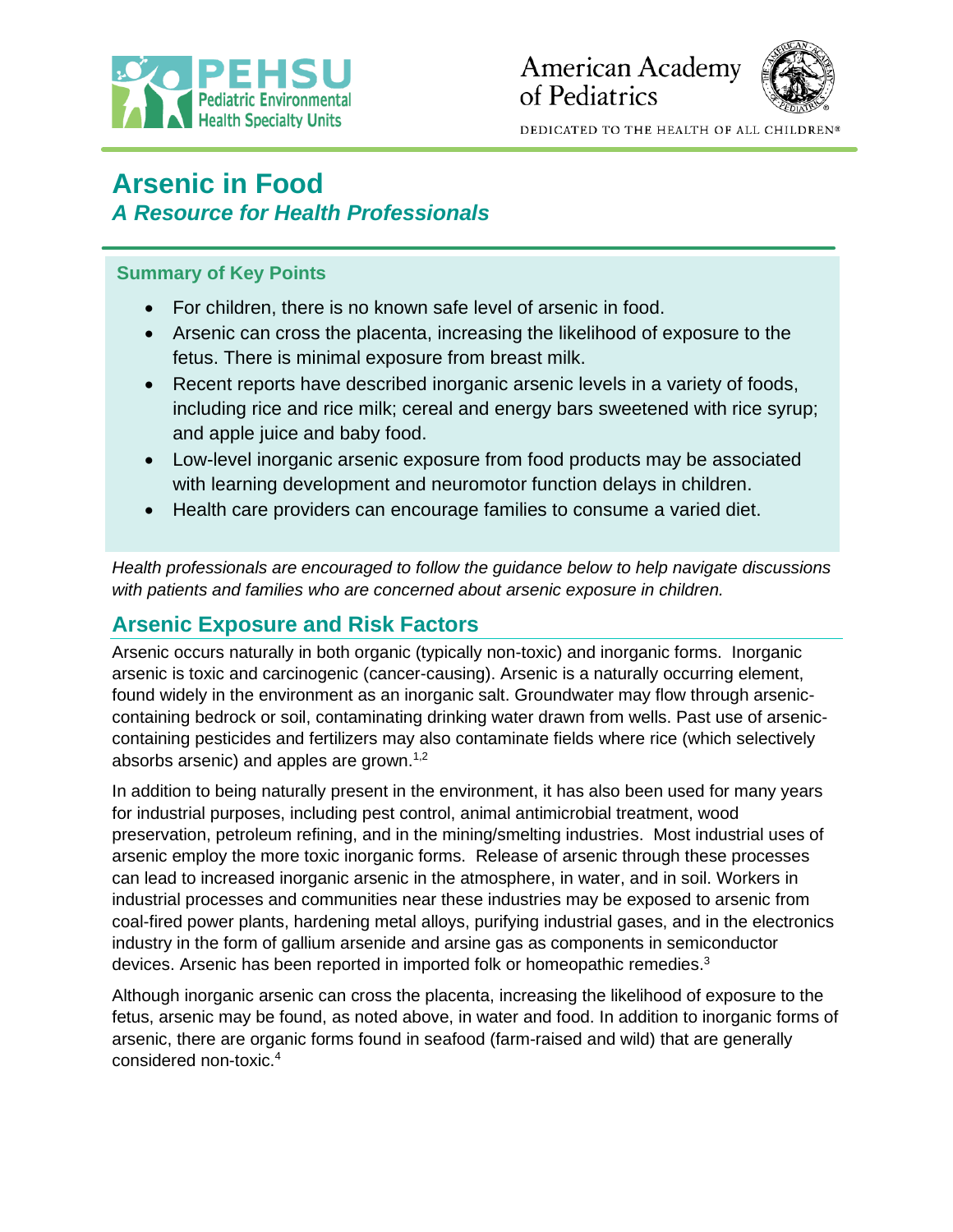



DEDICATED TO THE HEALTH OF ALL CHILDREN®

# **Health Effects and State of the Science**

There is no level of inorganic arsenic in food that is safe. An ingestion of a very high amount of arsenic-containing product can cause a serious sudden illness. Chronic high-level inorganic arsenic exposure, as from elevated water levels, has been associated with chronic skin problems and future development of a variety of adult cancers of the bladder, lungs, skin, kidney, nasal passages, liver, and prostate, as well as respiratory and cardiovascular disease, but patients are unlikely to complain of specific symptoms or signs. Low-level exposure, more typical of some well water or food products, has possible health effects on learning and neuromotor function in children. It is important for health care providers to have an index of suspicion for arsenic based on suspected or confirmed exposure to some well water or food.

## **Medical Management**

Most arsenic exposures are chronic, without obvious symptoms or signs, and so medical management shifts to prevention, mitigation, and risk assessment. If, despite avoidance of arsenic (primarily in water and food), there is remaining concern or clinical suspicion for potential ongoing arsenic exposure; a quantitative timed urine specimen (8 or 12 hours in children 24 hours in adults; a first morning "spot" urine, along with a urine creatinine to correct for concentration, is less accurate). An acid-washed container should be used to avoid sample contamination. If the laboratory reports total arsenic, it should be "speciated" or fractionated to distinguish between the toxic inorganic species (if present) as well as the organic species (currently considered non-toxic) typically found in seafood. Consultation with laboratory staff is recommended before ordering the test. For more information, visit Agency for Toxic Substances and Disease Registry (ATSDR) Arsenic Toxicity [website.](https://www.atsdr.cdc.gov/csem/arsenic/cover-page.html)

## **Prevention and Risk-reduction Communication**

United States (US) Environmental Protection Agency (EPA) has an enforceable maximum contaminant level (MCL) for municipal water supplies of less than or equal to 10 micrograms of arsenic per kg of water (10 parts per billion, or ppb), to protect from chronic arsenic exposures, and a non-enforceable MCL goal of 0 ppb, which reflects the level at which no adverse health effects are expected.<sup>5</sup> Some states have lowered the level to 5 ppb**.** The US Food and Drug Administration (FDA) has tested various foods for arsenic, finding, for example, elevated levels in rice<sup>6</sup>, and proposed a limit for inorganic arsenic of 100 ppb in infant rice cereals in 2016<sup>7</sup>; this action level was adopted in 2020.<sup>8</sup>

The risk of chronic exposure to low-level arsenic can be mitigated through a varied diet. Infants who have a restricted diet (e.g., rice cereal as a first solid food and juice) may have arsenic exposures that are proportionately higher than those in older children and adults. FDA conducts routine surveillance for arsenic in apple juice and generally levels have been below 10 ppb, the same level allowable in drinking water $9$ . Children's toys are tested and must demonstrate compliance with Consumer Product Safety Commission (CPSC) [regulations](https://www.cpsc.gov/Business--Manufacturing/Business-Education/Toy-Safety/ASTM-F-963-Chart) that limit arsenic in toys that may be mouthed. Until more is known, providers can advise families to:

- Encourage breast milk for the first 6 months of life, as it has little to no arsenic.<sup>10</sup>
- Test well water for arsenic, and consider bottled water if results exceed EPA recommendations, particularly if water is used to reconstitute formula.<sup>11</sup> Reverse-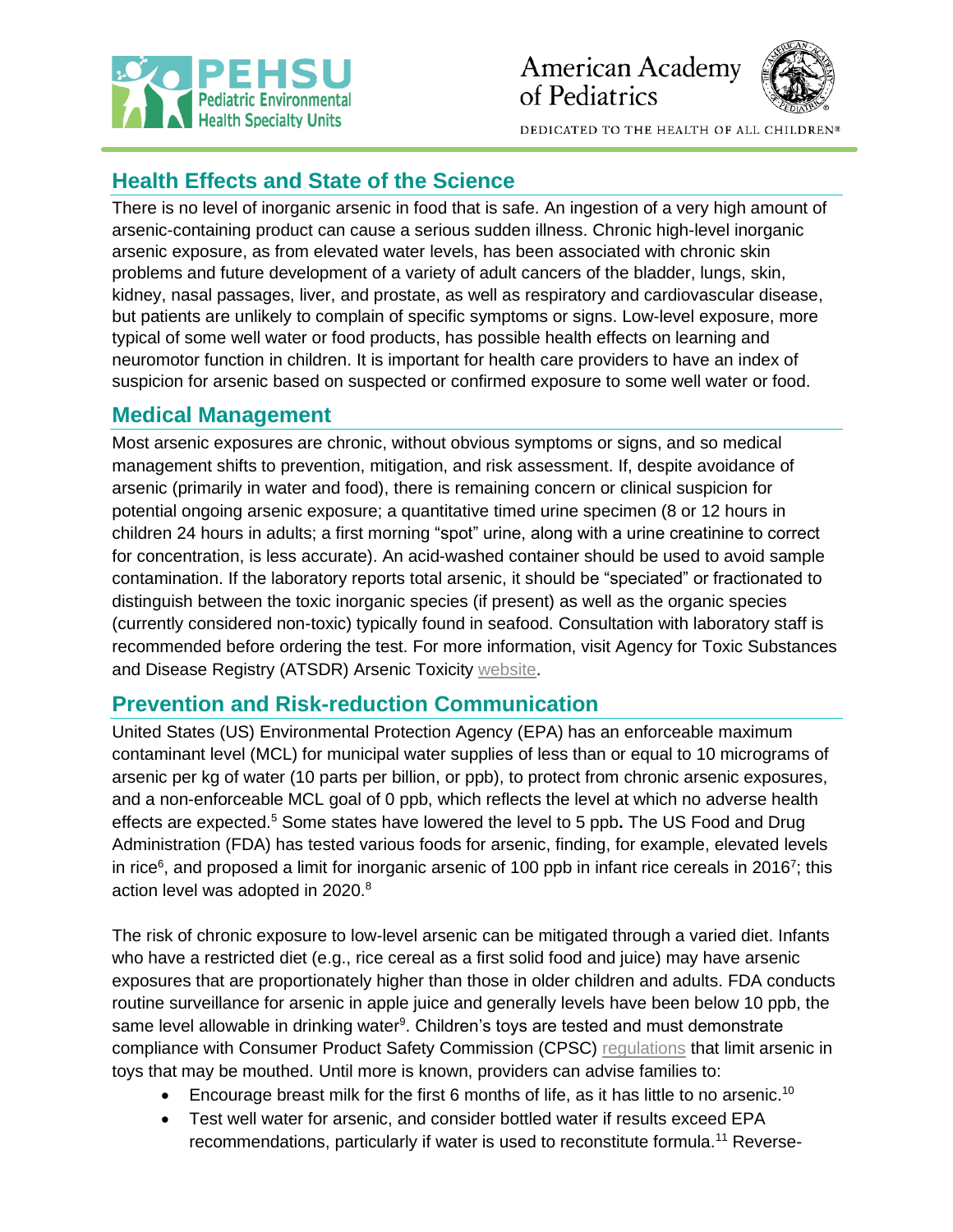



DEDICATED TO THE HEALTH OF ALL CHILDREN®

osmosis filters can mitigate arsenic in water but must be maintained regularly; an ironimpregnated biochar has been shown to perform as a low-cost arsenic sorbent.<sup>12</sup>

- Consult with local or state environmental health agencies to determine the potential for arsenic in drinking water, especially important for private well users, as these systems are not regulated by EPA.
- Choose rice products, including baby food, that are lower in inorganic arsenic.<sup>13</sup>
- As part of a varied diet, limit the serving size and frequency of foods that may have higher inorganic arsenic content, such as rice. Manage fruit juice consumption as part of a healthy diet per the recommendations for children from the American Academy of Pediatrics (AAP). 14
- Avoid rice milk for younger children.
- Avoid products sweetened with brown rice syrup.
- Parboil rice (brown or white) before cooking, or wash and pre-soak rice (effective only for white) before cooking to reduce inorganic arsenic.<sup>15</sup>
- Avoid smoking, as cigarette smoke contains arsenic.
- Do not use older, arsenic-containing pesticides (now banned in the US).
- Do not allow children to play in areas or structures known to have arsenic contamination. Avoid sawing, sanding, or burning "pressure-treated" chromated copper arsenate (CCA)-containing lumber; do not grow vegetables in planters made of CCA-containing lumber.

#### **References:**

- 1. Carignan CC, Punshon T, Karagas MR, Cottingham KL. Potential exposure to arsenic from infant rice cereal. *Annals of Global Health.* 2016;82:221-4.
- 2. Gonzalez N, Calderon J, Rubies A, et al. Dietary exposure to total and inorganic arsenic via rice and rice-based product consumption. *Food Chemical Toxicology*. 2020;141:111420.
- 3. Agency for Toxic Substances and Disease Registry. WB1276 Arsenic Toxicity. Accessed April 29, 2021. <https://www.atsdr.cdc.gov/csem/arsenic/docs/arsenic.pdf> . .
- 4. Taylor V, Goodale B, Raab A, Schwerdtle T, Reimer K, Conklin S, Karagas MR, Francesconi KA. Human exposure to organic arsenic species from seafood. *Science of theTotal Environment*. 2017 Feb 15;580:266-282. doi: 10.1016/j.scitotenv.2016.12.113
- 5. United States Environmental Protection Agency. Just the facts for consumers: Arsenic in your drinking water. Accessed April 29, 2021.
	- [https://nepis.epa.gov/Exe/ZyPDF.cgi?Dockey=60000E1E.txt.](https://nepis.epa.gov/Exe/ZyPDF.cgi?Dockey=60000E1E.txt)
- 6. United States Food & Drug Administration. Arsenic in food and dietary supplements. Accessed March 25, 2021. [https://www.fda.gov/food/metals-and-your-food/arsenic-food-and-dietary-supplements.](https://www.fda.gov/food/metals-and-your-food/arsenic-food-and-dietary-supplements)
- 7. United States Food & Drug Administration. Proposed limit for inorganic arsenic in infant rice cereal. Accessed March 25, 2021. [https://www.fda.gov/food/cfsan-constituent-updates/proposed-limit](https://www.fda.gov/food/cfsan-constituent-updates/proposed-limit-inorganic-arsenic-infant-rice-cereal)[inorganic-arsenic-infant-rice-cereal.](https://www.fda.gov/food/cfsan-constituent-updates/proposed-limit-inorganic-arsenic-infant-rice-cereal)
- 8. United States Food & Drug Administration. Supporting document for action level for inorganic arsenic in rice cereals for infants. Accessed March 25, 2021. [https://www.fda.gov/media/97121/download.](https://www.fda.gov/media/97121/download)
- 9. United States Food & Drug Administration. Arsenic in Food and Dietary Supplements. U.S. Food & Drug Administration. [Accessed April 7,](https://www.fda.gov/food/metals-and-your-food/arsenic-food-and-dietary-supplements%20Accessed%20April%207) 2021. [https://www.fda.gov/food/metals-and-your](https://www.fda.gov/food/metals-and-your-food/arsenic-food-and-dietary-supplements)[food/arsenic-food-and-dietary-supplements.](https://www.fda.gov/food/metals-and-your-food/arsenic-food-and-dietary-supplements)